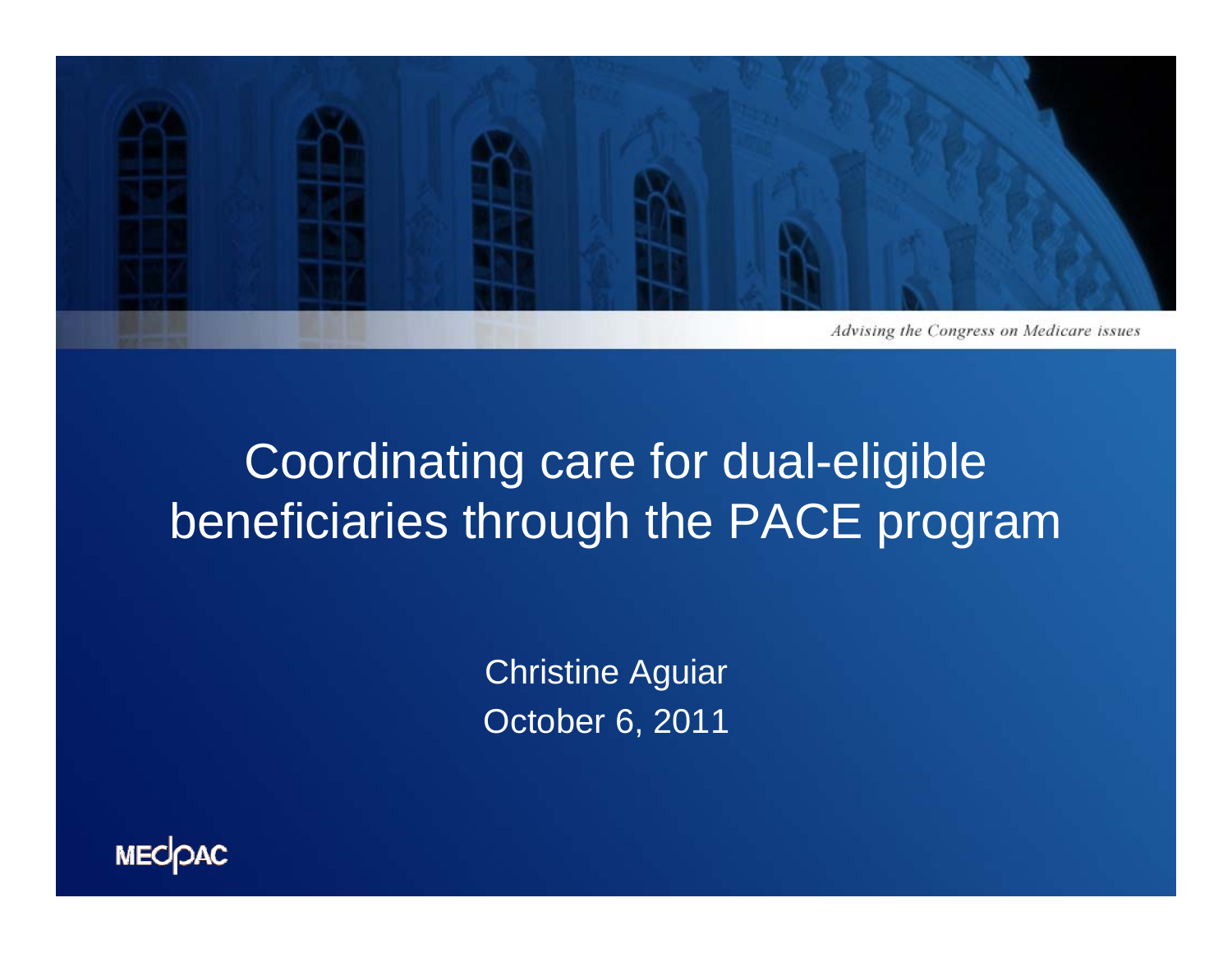## Overview of today's presentation

**Follow-up on Commissioner questions** from September meeting

**- Review key findings** 

Discuss draft recommendations

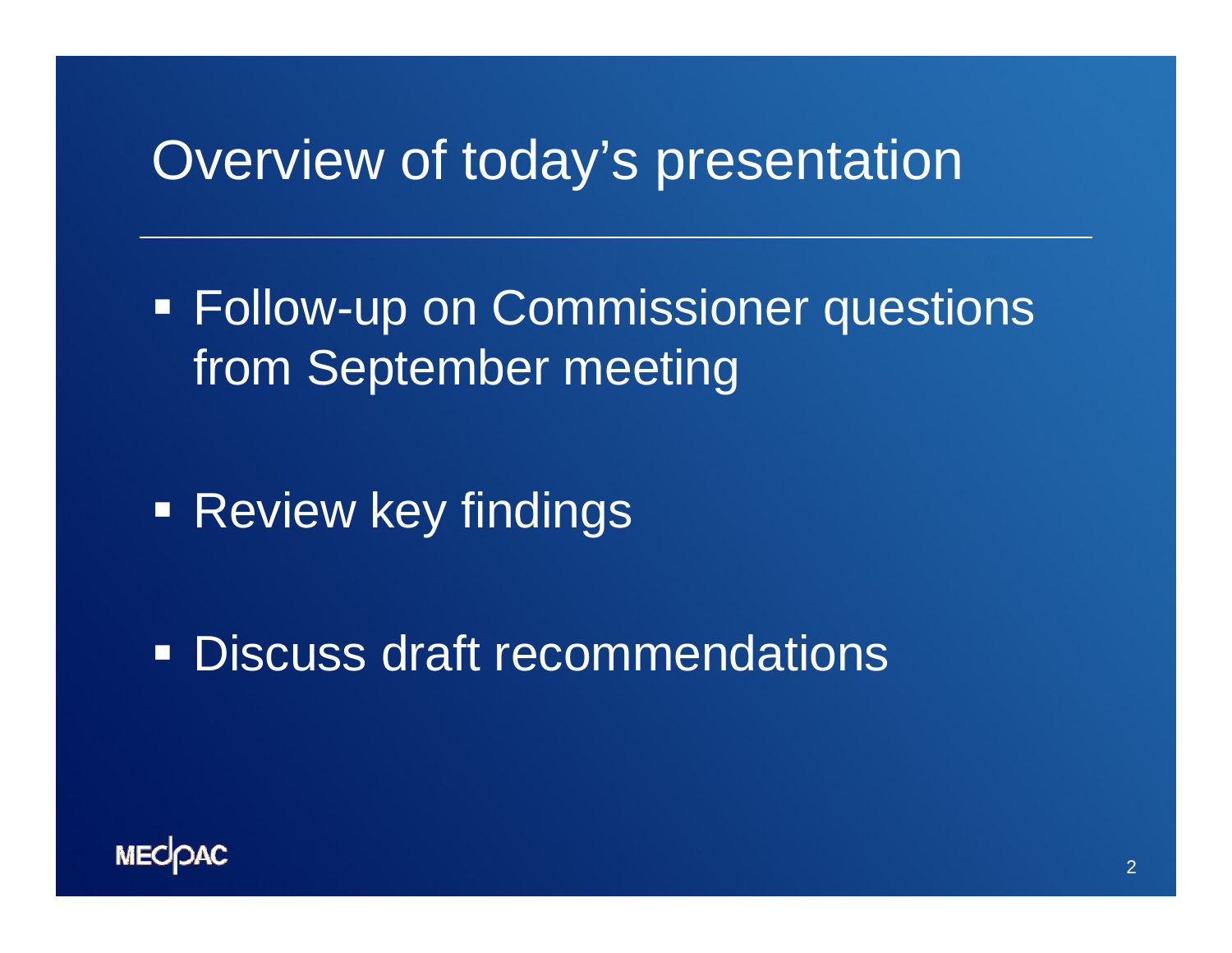# Questions from September meeting

#### $\Box$ Literature on PACE

- $\Box$  PACE demographics and disenrollment rates, 2009\*
	- Majority were 75 or older (65.8%) and female (72.3%)
	- 56.9% white, 24.8% African-American, 7.9% Hispanic
	- 5% disenrollment
- $\Box$  Two purposes of this analysis
	- **If Identify ways to improve PACE and encourage enrollment**
	- **If Identify characteristics of PACE that could be adaptable to** other integrated care programs

\*Source: MedPAC analysis of 2009 data from the MBD/CMS Medicare Entitlement file, 2009 Medicare Denominator File.

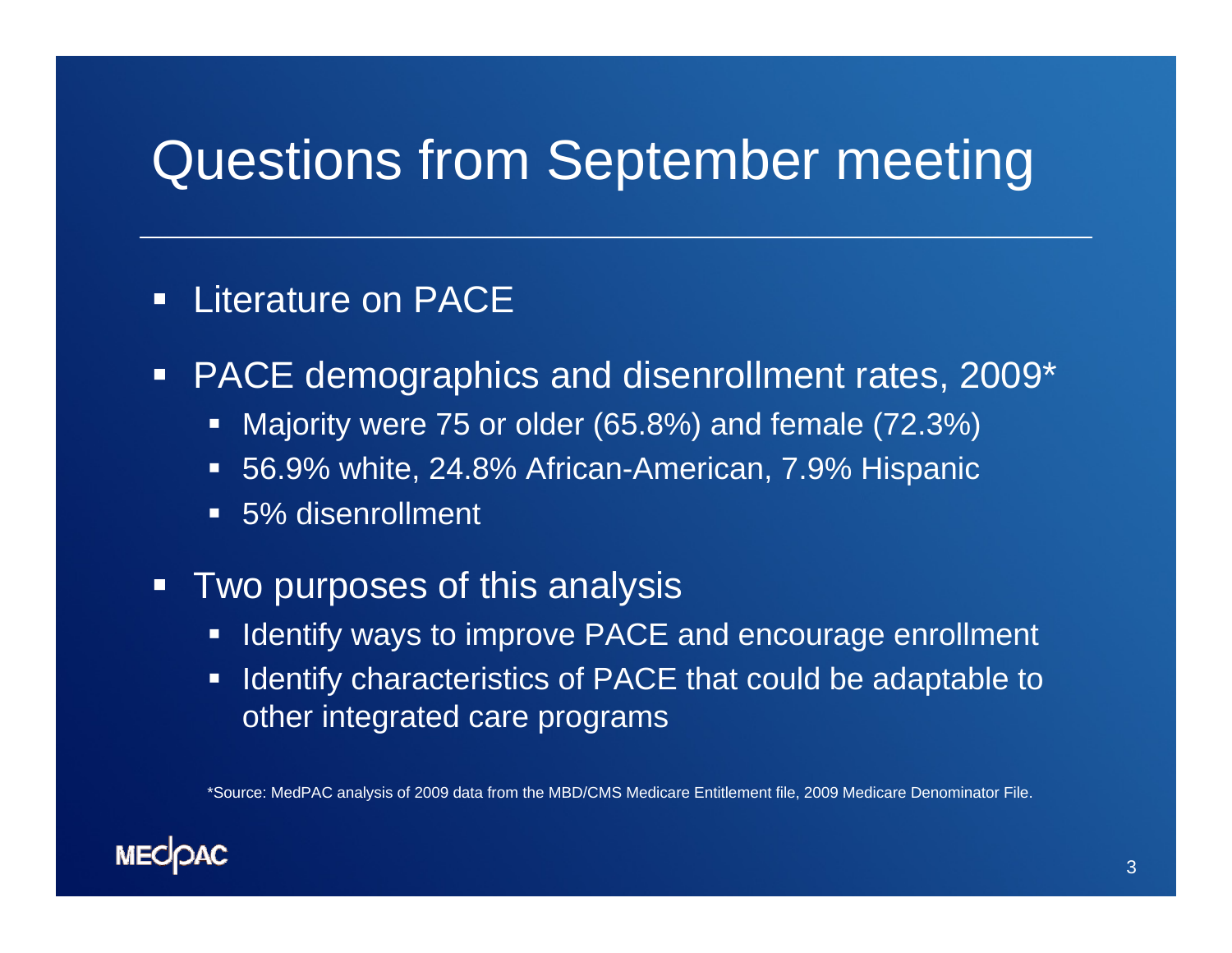#### PACE does fully integrate care; however the program can be improved

| <b>Positive</b><br><b>characteristics</b><br>of PACE | Multiple evaluations show reductions in<br>hospitalizations, mortality, and nursing home<br>utilization        |
|------------------------------------------------------|----------------------------------------------------------------------------------------------------------------|
|                                                      | <b>Fully integrates all Medicare and Medicaid</b><br>$\bullet$<br>benefits and PACE providers assume full-risk |
|                                                      | <b>Flexibility to blend Medicare and Medicaid funds</b><br>and pay for clinical and non-clinical services      |
| <b>Areas for</b><br><i>improvement</i>               | Medicare payment methodology<br>$\bullet$                                                                      |
|                                                      | <b>Enrollment processes</b><br>$\bullet$                                                                       |
|                                                      | Quality data<br>$\bullet$                                                                                      |

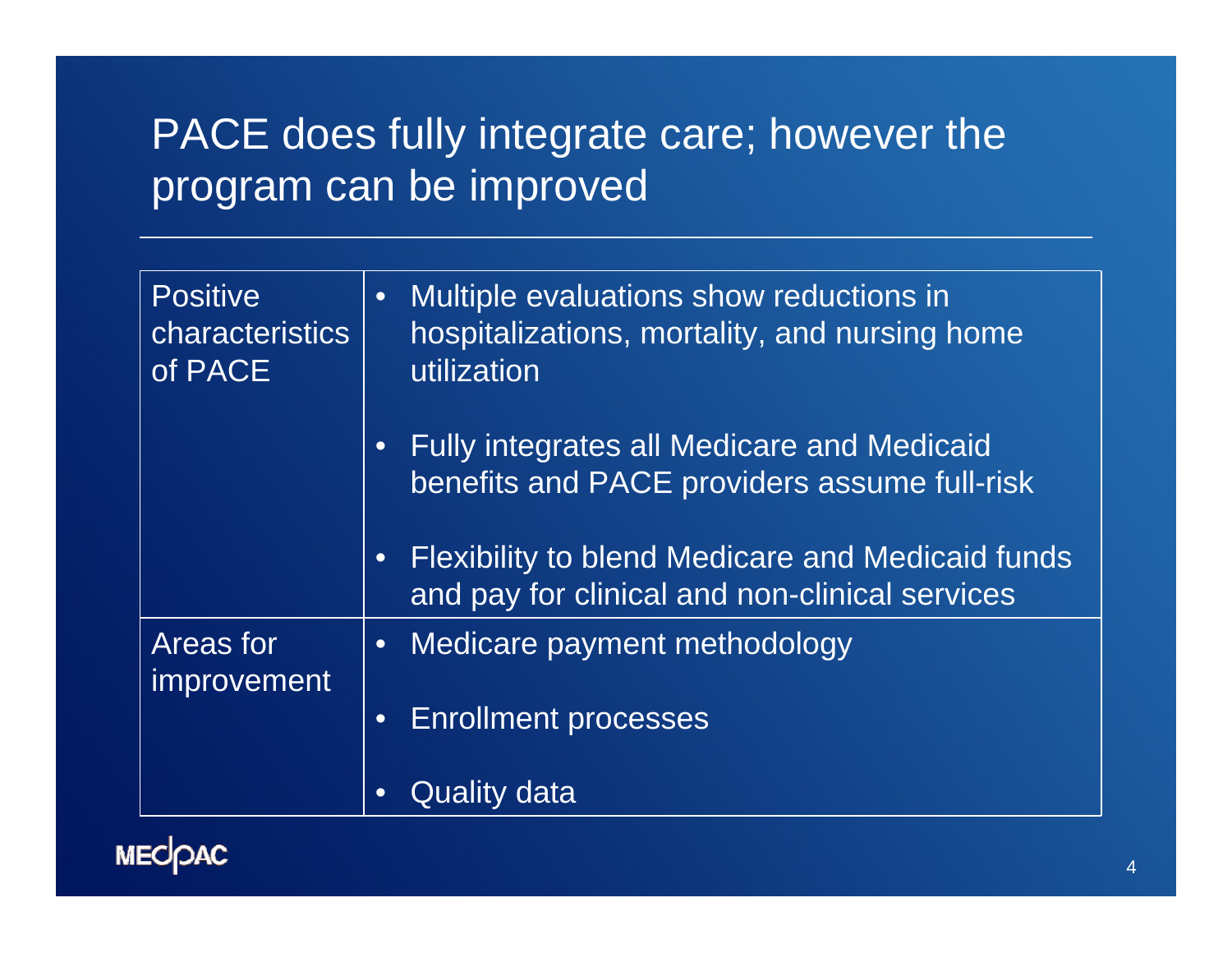## Medicare payment system for PACE

- Based on MA payment system with major exceptions
	- PACE paid on pre-PPACA benchmarks: payments are higher when beneficiaries enroll in PACE than if they remained in FFS
	- $\Box$ PACE providers do not participate in the quality bonus program
	- $\Box$  Because of exceptions, PACE is paid differently than integrated care programs through SNPs
- $\Box$  MA risk-adjustment system needs improvement
	- $\Box$ Under-predicts costs for complex patients
	- $\Box$ PACE frailty adjuster helps make up for the under-prediction
- $\blacksquare$ **Lack of outlier protection** 
	- Г Only available to rural PACE sites during grant program
- New PACE sites do not have access to an outlier protection **MECOAC**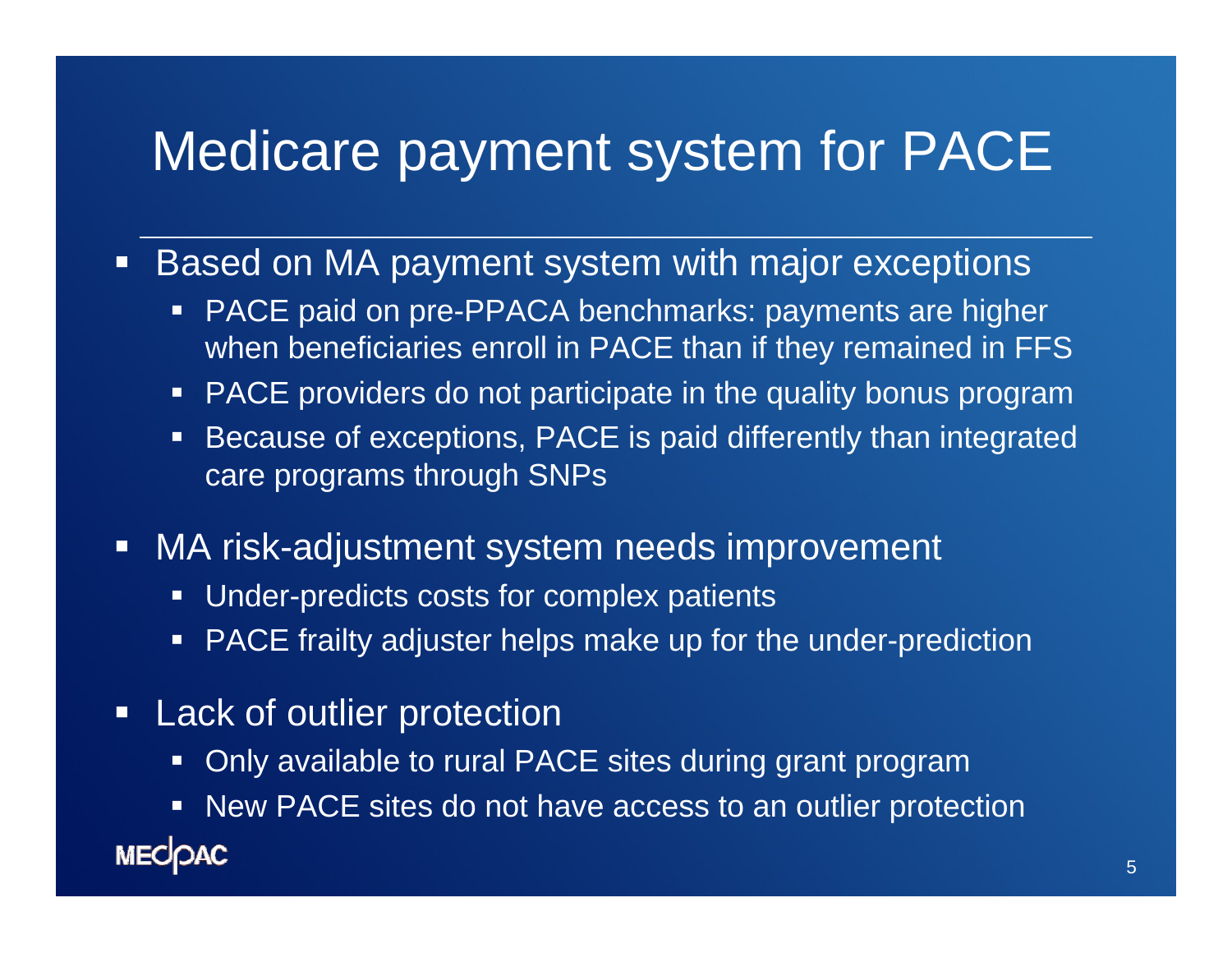## Enrollment in PACE is generally slow

- $\Box$ Reaching enrollment targets helps sites break-even
- $\blacksquare$  Lack of pro-rated payments for partial-month enrollees is an enrollment barrier
- $\Box$  Enrolling nursing home-certifiable beneficiaries younger than age 55:
- $\Box$ Help PACE sites increase enrollment to break-even faster
- $\blacksquare$ Give access to beneficiaries that are not eligible
- $\Box$  Most PACE staff generally supportive; but may need to make changes to their program to serve these beneficiaries

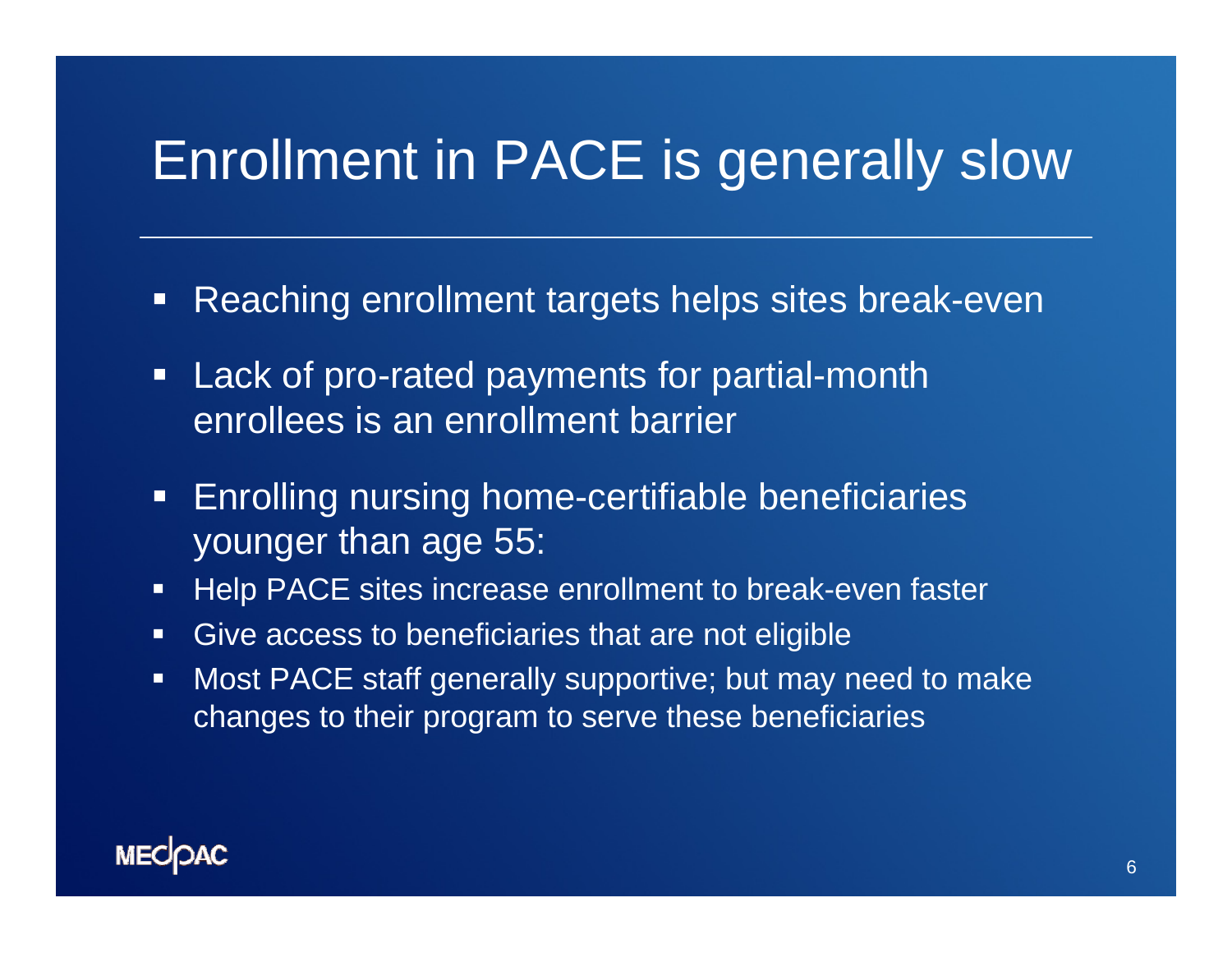# CMS monitors the quality of care in PACE sites but does not publish the data

Data elements for monitoring that are regularly reported to CMS:

- $\bullet$ Readmissions
- $\bullet$ Emergency care
- •Routine immunizations
- •**Deaths**
- •Grievances and appeals
- •Enrollments and disenrollments
- $\bullet$ Prospective enrollees
- $\bullet$ Unusual incidents